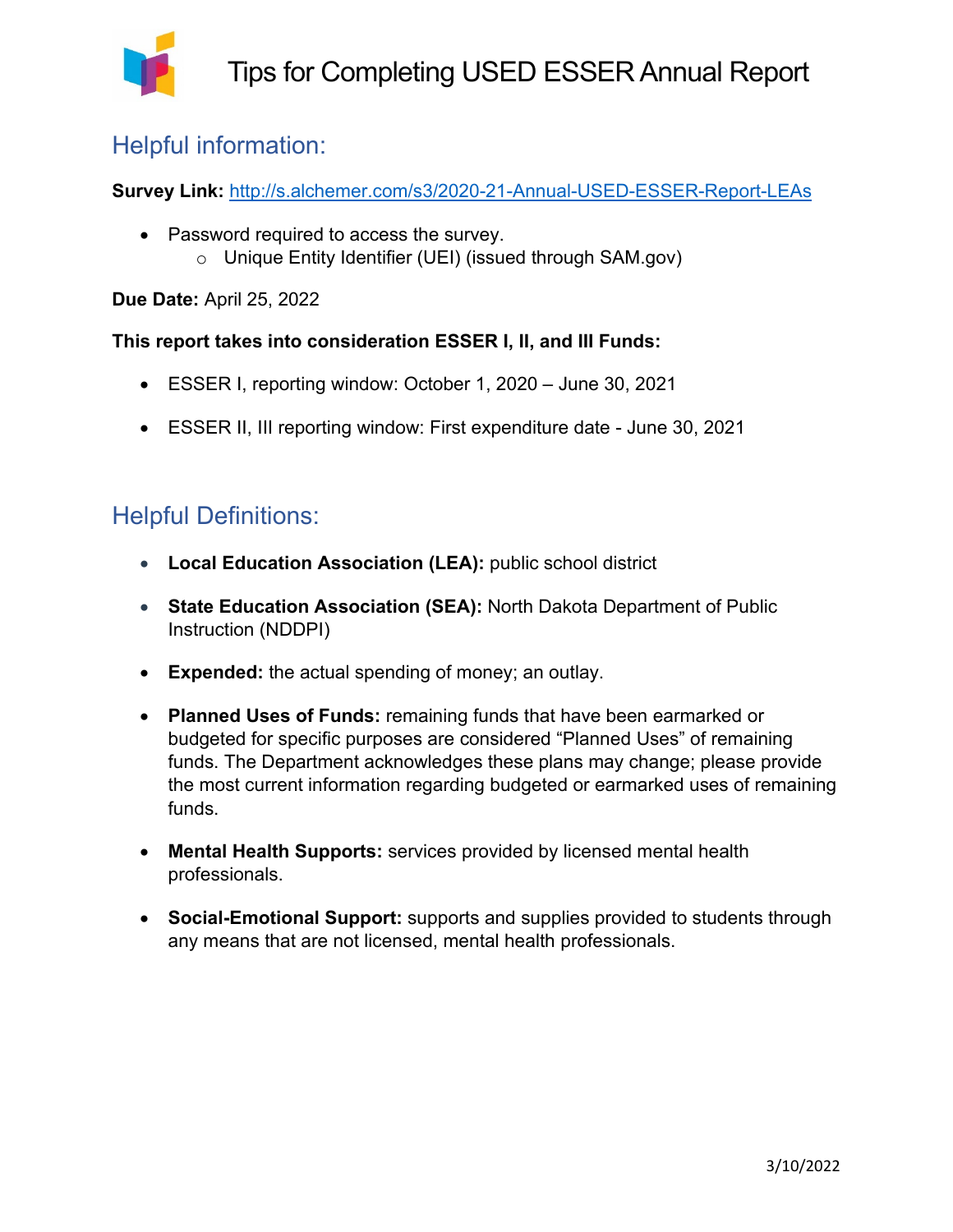### **Navigation**

- Refrain from using browser back button in the survey. Utilize the "Back" and "Next" button on the bottom of each page.
- Clicking "Next" on the bottom of the page will submit your entries and save your information allowing you to log-out and log back-in at a later time to finish the survey.
- Anyone with the SAM UEI number can access and edit the survey.
- No questions are marked as "Required" to enable easier navigation for the user. However, ALL QUESTIONS are required. Please be sure to check that all questions are answered before submitting the survey.
- The final page of the survey offers the opportunity to review all questions for accuracy and completeness. You can also download a PDF of your answers BEFORE pushing submit.

## Common Error Messages:

There was an error on your page. Please correct any required fields and submit again. Go to the first error

- If you click submit and the page does not move forward, there may be an error.
- If that happens, scroll to the top of the page and follow the link to the first error.

 $\mathbf A$  must be currency

5. Provide the per-pupil allocation of ESSER funds to schools in the LEA:



A yellow warning sign indicates a different format is required for the answer. This usually means a number is required.